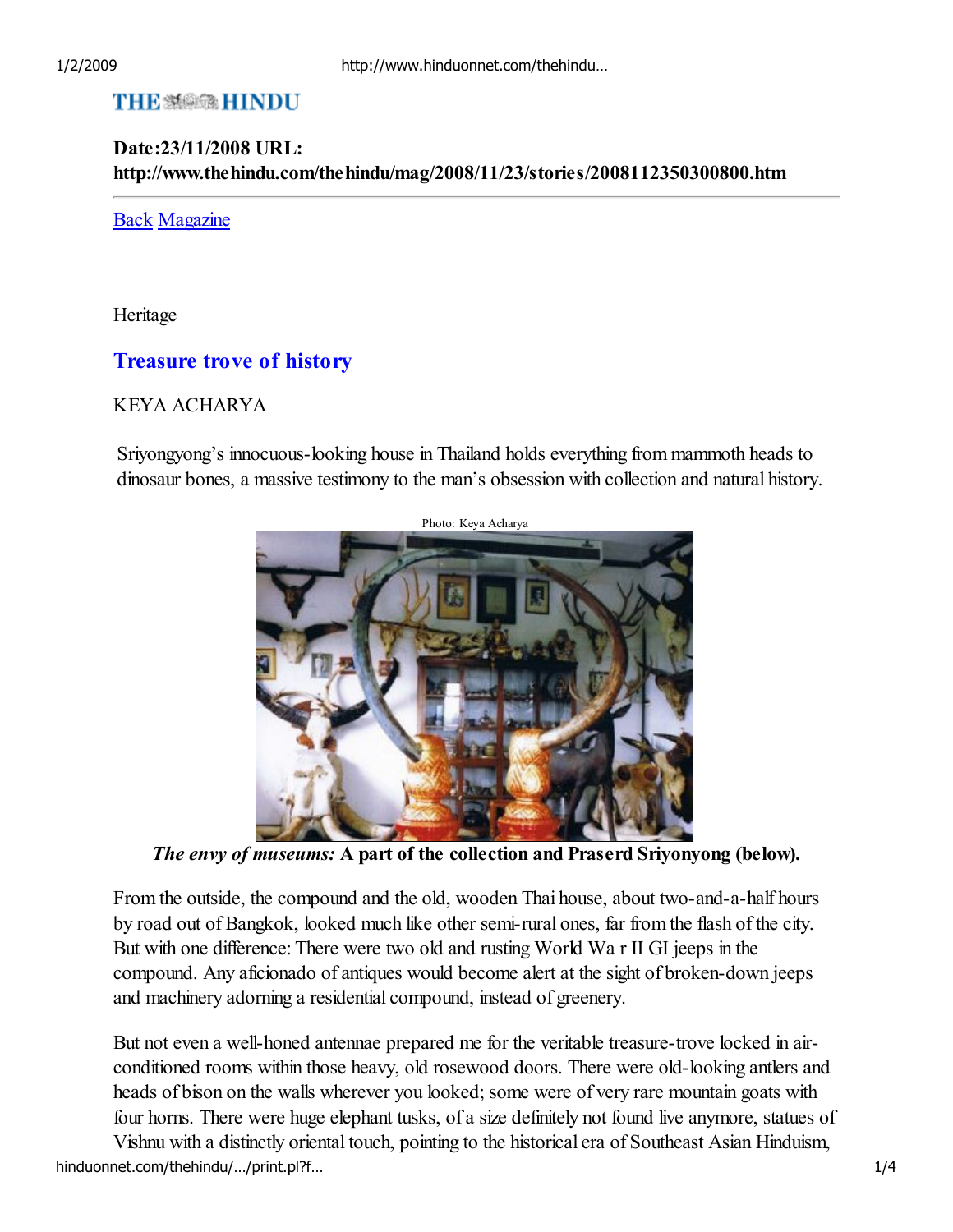1/2/2009 http://www.hinduonnet.com/thehindu…

an ivory Ganesha of similar flavour, at least three-and-a-half feet tall, carved from one single elephant tusk, oil paintings of Siam's kings Rama V and Rama IV, the latter also known as King Mongkut, who reigned from 1851-1868 and inspired the Hollywood movie, "The King and I".

"I have 300 heads of "kouprey" (Cambodian forest ox) alone; neither the British Museum nor the Louvre has even one specimen of this extinct animal. I also hold the world's record for antlers", says Praserd Sriyonyong with pride, a tall, striking-looking man in his early fifties.

## In the blood

Sriyonyong, who comes from an old "zamindari" family and whose father and grandfather were in senior government administrative positions with no culture of collecting such items, says his interest in natural history led him, even as a child, to follow the gentleman known as the father of Thailand's natural conservation, Dr. Boonsong Legakul. "I have been collecting for 50 years now, it's in my blood," he says as he points to letters on the wall signed by Thailand's well-loved King Bhumibol Adulyadej, certifying his natural history collection. "Every item is legal", he states firmly.

In fact, there are around 4,00,000 pieces of natural history items, including an incredible mammoth head and dinosaur skeleton inside this very unusual house. Sriyonyong says he bought them from some "rich people" in Thailand's rural hinterland that had them in their possession for generations. It points to the probability that there were dinosaurs in this region of the world too, he says, since most of these treasures were family heirlooms.

Sriyonyong says it is "very difficult" to buy such items from families inside old houses: "They say they don't want to sell because it belonged to their great-grandparents or that it has been in that corner of the room for as long as they can remember."

But he perseveres and generally wins, mostly due to economic reasons. "I offer them good money, or alternative land, for the whole house. I put an ad in the papers, pricing the house higher than the quote I give to the owners, and I then keep the profit, which I use to buy more items. I also deal in gold and precious gems," Sriyonyong grins, by way of explanation of his financial resources for buying such items. He then points to the two holsters bulging discreetly over his bush shirt. "I have seven of these pistols," he says, "So security is not really an issue." Sriyonyong, however, is sensitive about publishing the whereabouts of his priceless collection. "Don't write the name of the neighbourhood", he requests.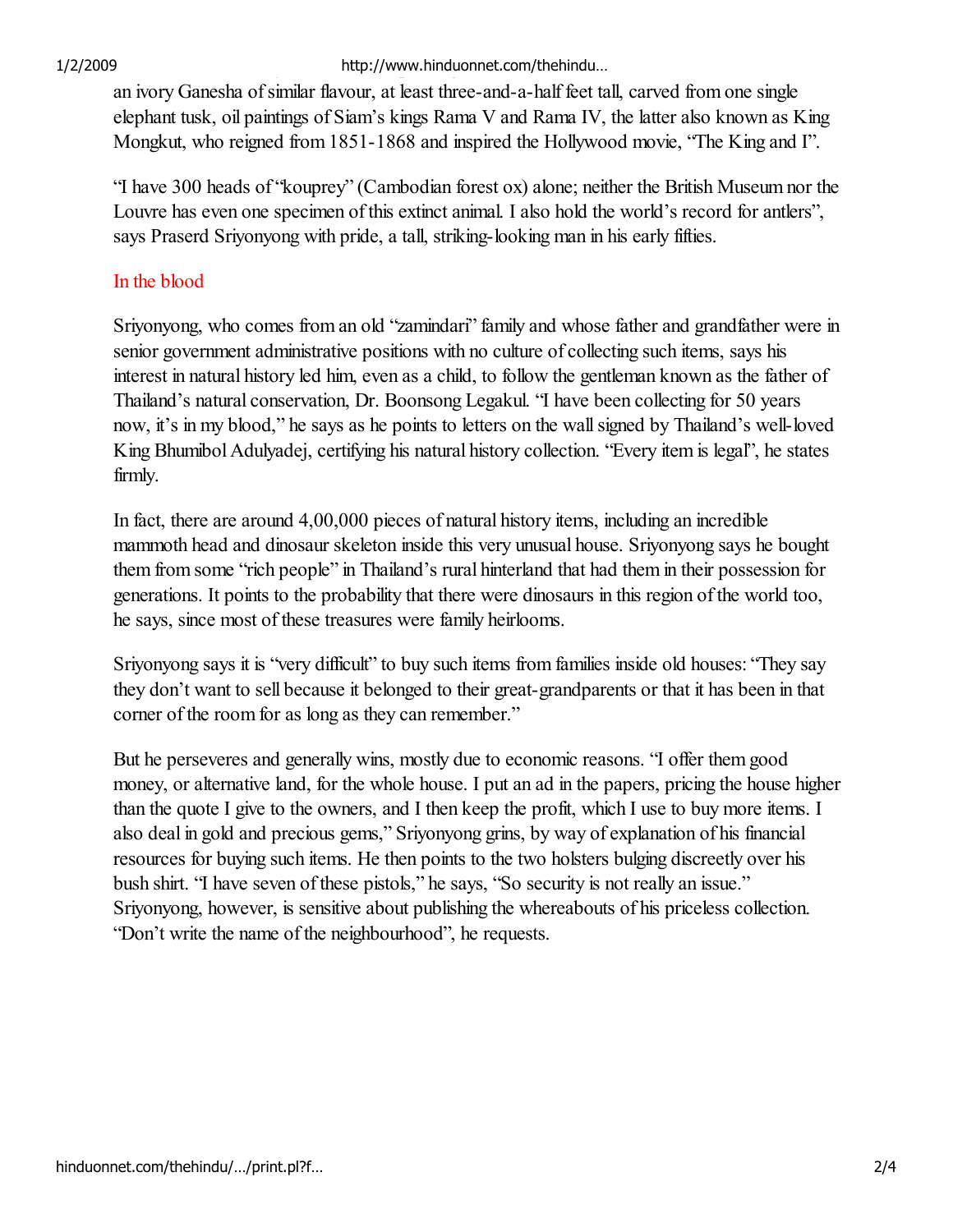1/2/2009 http://www.hinduonnet.com/thehindu…



## More surprises

As amazing as the whole scenario are two pairs of black elephant tusks and the white hairs of an albino "white elephant", considered very auspicious in Thailand and now no doubt extinct, hanging over a doorway. "Stand under it, it will bring you luck", says Sriyonyong in all seriousness.

One room has fossils of all shapes and sizes, mostly of antlers. Sriyonyong takes what looks like a fossilised hook and places it next to a full antler, pointing to how the hooked parts were broken off to be used as implements for fishing or dragging dead animals killed for food in what must surely have been in the early ages of man's history. Most of the fossil pieces have come from the banks and what was once the riverbed of the famous Chao Phraya river as it changed course and left a collector's fantasy in its wake.

And following as naturally as the river's history is the interest that the world's natural history museums have shown in Sriyonyong's collection. "Over the past years, researchers from many government and non-government institutions, including universities, museums and wildlife NGOs have visited the collection", writes conservation scientist Antony Lynam of the Asia programmes of the Wildlife Conservation Society, "All who have seen the collection agree that it represents both a unique resource for scientific research and education."

But Sriyonyong is determined that the collection should remain in Thailand, not be shifted into foreign museums and has even refused a lucrative offer as curator, complete with citizenship for him and his family, for an American museum to house his collection. He is as determined that the Thai government should not take over his collection. "It will not be looked after", he laments.

## Future plans

Sriyonyong is now looking for partners, financial and related specialists, to build and house his fabulous collection as a modern museum, to be centred around a tourist complex by the side of the main road near the ruins of Ayutthaya, Thailand's historical city founded in 1350 A.D. and destroyed in 1767, now a UNESCO heritage site.